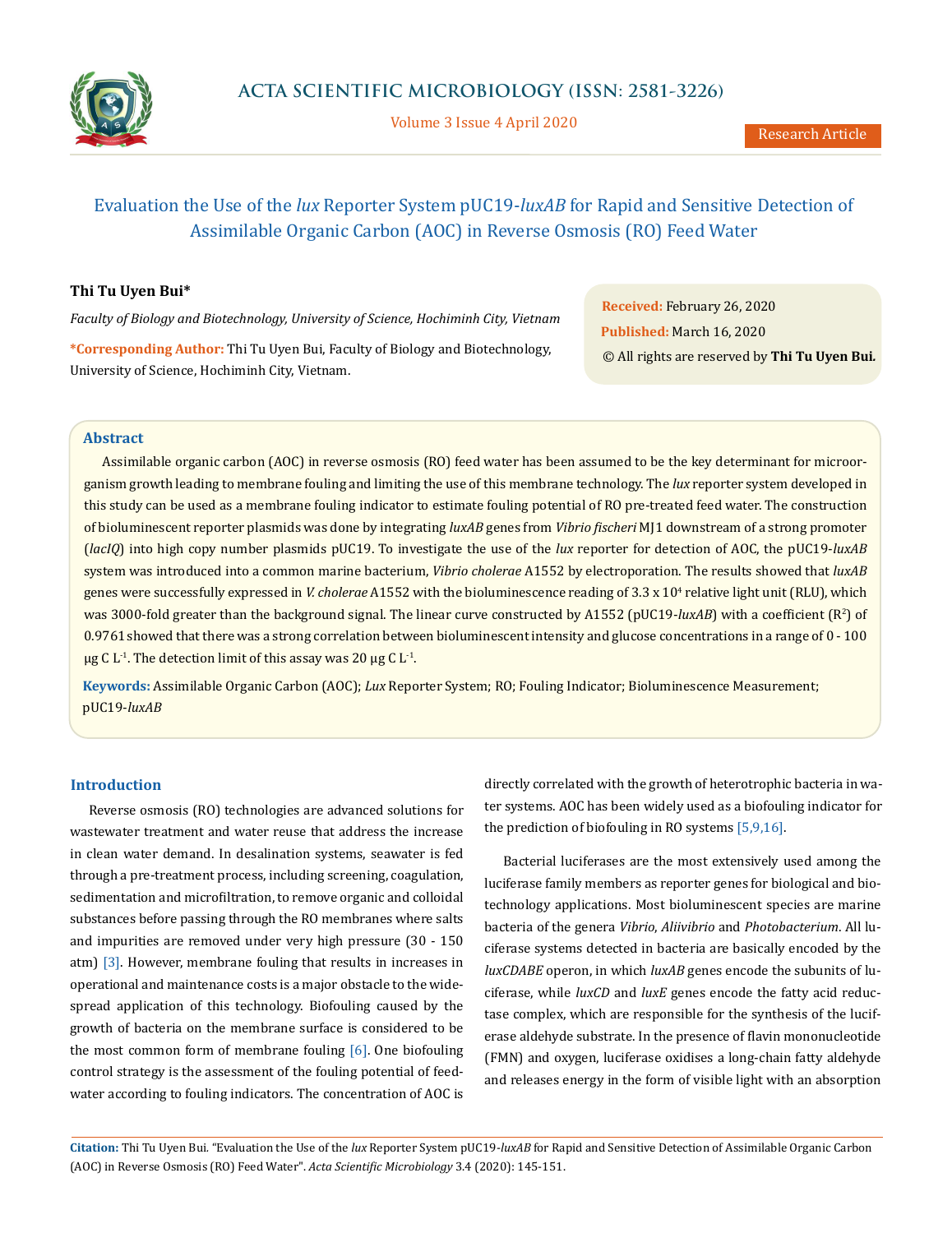maximum at 490 nm [7]. The *lux* systems of *P. phosphoreum, P. leiognathi, V. harveyi, V. fischeri* and *P. lumininescens* are the best reporter systems, which have been widely studied [2,8,11,13,18]. In a previous study conducted by Chua., *et al*. [2], the split reporter system containing only *luxAB* is more effective and sensitive reporters, which produced 2.8-fold greater bioluminescent signal than the full *luxCDABE* system*.*

One of the main drawbacks to the use of bioluminescence reporter system is the achievement of reporter protein expression levels high enough to produce a signal that can be detected externally. Therefore, promoter *lacIQ*, a mutated promoter of the *lacI* gene (a single C -> T change in the -35 region) which causes a 10 fold increase in *lacI* expression compared to the wild type promoter was used. The pUC19 plasmids that have a high copy number of between 500 and 700 copies per cells were also used to optimise the expression levels of the bacterial luminous genes *luxAB* [4]. In this study, the *lux* reporter system pUC19-*luxAB* for the detection of AOC was investigated by introducing this system into the common marine bacterium *V. cholerae,* which has been known as a model of horizontal gene transfer is a transformable bacterium able to uptake DNA from the environment [14].

#### **Materials and Methods**

## **Bacterial strains, plasmids and media**

The strains and plasmids used in this study are described in Table 1. *V. fischeri* MJ-1 and *V. cholerae* A1552 were grown in Luria-Bertani 20 (LB20; 10 g  $L^1$  tryptone, 5 g  $L^1$  yeast extract and 20 g L<sup>-1</sup> NaCl; BD) at 30<sup>o</sup>C, and *E. coli* cells were cultured in LB (10 g L<sup>1</sup> tryptone, 5 g L<sup>1</sup> yeast extract and 10 g L<sup>1</sup> NaCl; BD) at 37 <sup>o</sup>C. EconoTaq PLUS GREEN 2X Master Mixes (Lucigen) were used in PCR reactions in this research.

| <b>Strains and</b><br><b>Plasmids</b> | <b>Relevant Characteristics</b>                    | Source of<br><b>Reference</b> |
|---------------------------------------|----------------------------------------------------|-------------------------------|
| <b>Strains</b>                        |                                                    |                               |
| V. fischeri MJ-1                      | LuxAB genes                                        | [8]                           |
| V. cholerae A1552                     | Marine strain                                      | $[12]$                        |
| E. coli C2987                         | Chemical competent                                 | Bio Lab                       |
| <b>Plasmids</b>                       |                                                    |                               |
| pUC19                                 | 2686 bp, Amp <sup>R</sup>                          | Add gene                      |
| pKV34                                 | Derived from pBSL181, 8300<br>bp, Cam <sup>R</sup> | $[17]$                        |

**Table 1:** Plasmids and bacterial strains used in the generation of bioluminescent reporter plasmids.

Amp: Ampicillin; Cam: Chloramphenicol.

#### **Construction of bioluminescent reporter plasmids**

146

Primers F-*LuxAB* -5'-TTCAGGGTGGTGAATATGAAGTTTG-GAAATATTTGTTTTTC-3' and R-*LuxAB* -5'-GATCCTCTAGAGTC-GACCTGCAGGCATGTTATGGTAAATTCATTTCGA TTTTT-3' were used to obtain the sequence of the 2084 bp *luxAB* genes from *V. fischeri* MJ-1 (AF170104.1) by PCR. In order to achieve high levels of light production, a 66 bp highly expressed promoter, *lacIQ*, was cloned from pKV34 by PCR using primers F-LacIQ -5'-CTATGAC-CATGATTACGCCAAGCT TGCATGTGGTGCAAAACCTTTCGC-3' and R-LacIQ - 5'-ATTTCCAAACTTCATATTCACCAC CCTGAATTGACT-3'. pUC19 (NEB 5520, BioLabs, USA) was used as a backbone for the recombinant plasmid and was digested with *SphI* (NEB R3182, Bio-Labs) to linearise the plasmid. DNA fragments including the *lacIQ*  promoter and the *luxAB* genes were cloned into the linear pUC19 using the NEBBuilder® HiFi DNA Assembly Cloning Kit (NEB 5520, BioLabs). The constructed plasmid containing an Amp<sup>R</sup> marker was introduced into 5-alpha chemically competent *E. coli* (NEB C2987, BioLabs) by chemical transformation. The reporter plasmids were extracted from *E. coli* C2987 and the confirmation of the plasmid sequence was performed by PCR using primers F-LacIQ and R-*Lux-AB*. The DNA fragment was transported to the Australian Genome Research Facility (AGRF; Westmead, NSW, Australia) for sequencing to confirm that the construction was successful.

#### **Electroporation**

Electrocompetent cells in this research were prepared based on the method of Liu [10]. Specifically, *V. cholerae* cells were cultured to an optical density at  $OD_{600 \text{ nm}} = 0.8$ . The cells were harvested by centrifugation at 3360  $\times$  *g* for 6 min at 4 <sup>o</sup>C and washed twice with ice cold 0.5 M sucrose (BD). The washed cells were resuspended in the same solution and stored at -80  $^{\circ}$ C until used. For electroporation, 50 µl aliquots of competent cells were mixed with 1 - 5 µl plasmids and transferred to ice cold 0.1 cm-gap electroporation cuvettes (Bio-Rad, Richmond, California) and inserted into the electroporation chamber of a Micropulser (Bio-Rad, Richmond, California) which was set at 1.8 kV. After the discharge, the cell suspensions were immediately mixed with 1 ml LB20 and incubated at 30  $\rm{^{0}C}$ , respectively for 1 h with shaking at 250 rpm. These suspensions were diluted and plated on LB20 containing 100  $\mu$ g ml<sup>-1</sup> for carbenicillin and incubated at  $30^{\circ}$ C for 24 to 48 h.

### **Bioluminescent measurement**

The reporter strain was grown in LB20 supplemented with 100 µg ml<sup>-1</sup> for carbenicillin and incubated at 30  $\rm{^0C}$  overnight with shaking at 200 rpm. The bacterial cultures were diluted to  $OD_{600nm}$  of 0.4. Bacterial cells were harvested by centrifugation 7462 × *g* for 5 min at room temperature and washed twice with artificial seawa-

**Citation:** Thi Tu Uyen Bui*.* "Evaluation the Use of the *lux* Reporter System pUC19-*luxAB* for Rapid and Sensitive Detection of Assimilable Organic Carbon (AOC) in Reverse Osmosis (RO) Feed Water". *Acta Scientific Microbiology* 3.4 (2020): 145-151.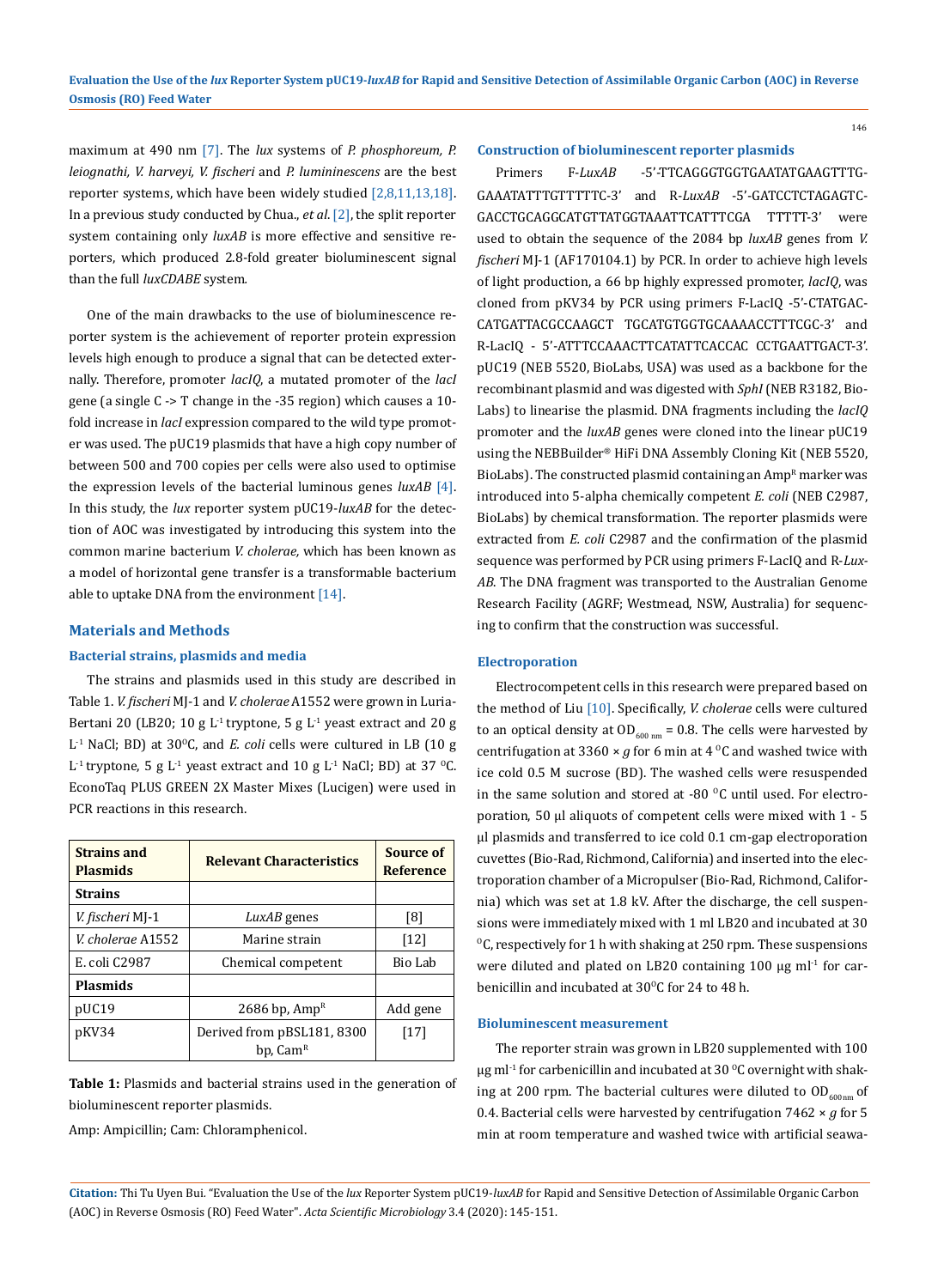ter (ASW) (13.5 g L<sup>.1</sup> NaCl, 2.5 g L<sup>.1</sup> MgCl<sub>2</sub>. 6H<sub>2</sub>O, 1.96 g L<sup>.1</sup> Na<sub>2</sub>SO<sub>4</sub>,  $0.107$  g L<sup>-1</sup> NaHCO<sub>3</sub>,  $0.55$  g L<sup>-1</sup> CaCl<sub>2</sub>. 2H<sub>2</sub>O, 0.5 g L<sup>-1</sup> NH<sub>4</sub>Cl, 0.33 g L<sup>-1</sup> KCl, 0.23 g L<sup>-1</sup> K<sub>2</sub>HPO<sub>4</sub>, 0.053 g L<sup>-1</sup> KBr, 0.0107 g L<sup>-1</sup> SrCl<sub>2</sub>. 6H<sub>2</sub>O and  $0.0107$  g L<sup>-1</sup> H<sub>3</sub>BO<sub>3</sub> and adjusted to pH 7.5) [8]. The washed cells were resuspended in ASW containing  $100 \mu g$  ml<sup>-1</sup> for carbenicillin and incubated at room temperature for 30 min.

Bacterial cultures were transferred to a 24-well multiwell, tissue culture treated plate (BD Falcon™) containing carbon solutions at different concentrations. Bioluminescence was measured immediately after adding the substrate for 10 s using an integration time of 1 s with the Infinite 200 PRO plate reader (Tecan, Austria) using Magellan software (Tecan, Austria). For bioluminescent kinetic assays, bioluminescent output was measured automatically every 2.5 min for 15 - 20 min. The procedure is demonstrated in Figure 1. The results were expressed as RLU. Each experiment was conducted in triplicate.

A 1% stock of aldehyde substrate, decanal (Sigma-Aldrich), was prepared in ethanol (Sigma-Aldrich). The stock solution was diluted with phosphate buffered saline (PBS, Melford, UK) to a final concentration of 6.4 Mm. Carbon solutions, glucose (BD) and LB were prepared in ASW as sole carbon sources at a range of concentrations (0, 20, 40, 60, 80 and 100  $\mu$ g C L<sup>1</sup>) and concentrations (0, 0.7, 1.4, 2.8, 5.6 and 11.3 mg C  $L<sup>1</sup>$ ), respectively. These solutions were sterilised by filtering through 0.22 µm pore size membranes.



**Figure 1:** Schematic of bioluminescent experiment. Bioluminescence was measured automatically following the kinetics assays using Magellan software.

### **Results**

DNA fragments encoding the *luxAB* genes and *lacIQ* promoter were amplified by PCR using primers designed from Genome Compiler software. The PCR products were electrophoresed on 1.0% agarose gel (Figure 2).



**Figure 2**: PCR amplification of (A) *luxAB* using primers F-*LuxAB* and R-*LuxAB*. Lane 1 is the PCR product (2127 bp); lane 2 is 1 Kb DNA ladder and (B) *lacIQ* using F-LacIQ and R-LacIQ. Lane 1 is 100 bp DNA ladder; lane 2 is the PCR product (111 bp).

These DNA fragments were cloned into a linear pUC19 vector by Gibson Assembly (NEB, Ipswich, MA USA). The pUC19-*luxAB* reporter plasmids were introduced into *E. coli* C2987. These recombinant vectors were confirmed by restriction digestion using *EcoRI* (Figure 3). The confirmation of the DNA fragments was carried out by PCR (Figure 4) and sequencing using primers F-lacIQ and R-*luxAB*. The results indicated that *luxAB* genes downstream of promoter *lacIQ* were successfully cloned into pUC19. pUC19 *luxAB* reporter plasmids were transformed into *V. cholerae* A1552 by electroporation.



**Figure 3**: Restriction digestion of pUC19-*luxAB* with *EcoR*I. Lane 1 is the product of digestion with *EcoR*I (4836 bp); lane 2 is 1 Kb DNA ladder.

**Citation:** Thi Tu Uyen Bui*.* "Evaluation the Use of the *lux* Reporter System pUC19-*luxAB* for Rapid and Sensitive Detection of Assimilable Organic Carbon (AOC) in Reverse Osmosis (RO) Feed Water". *Acta Scientific Microbiology* 3.4 (2020): 145-151.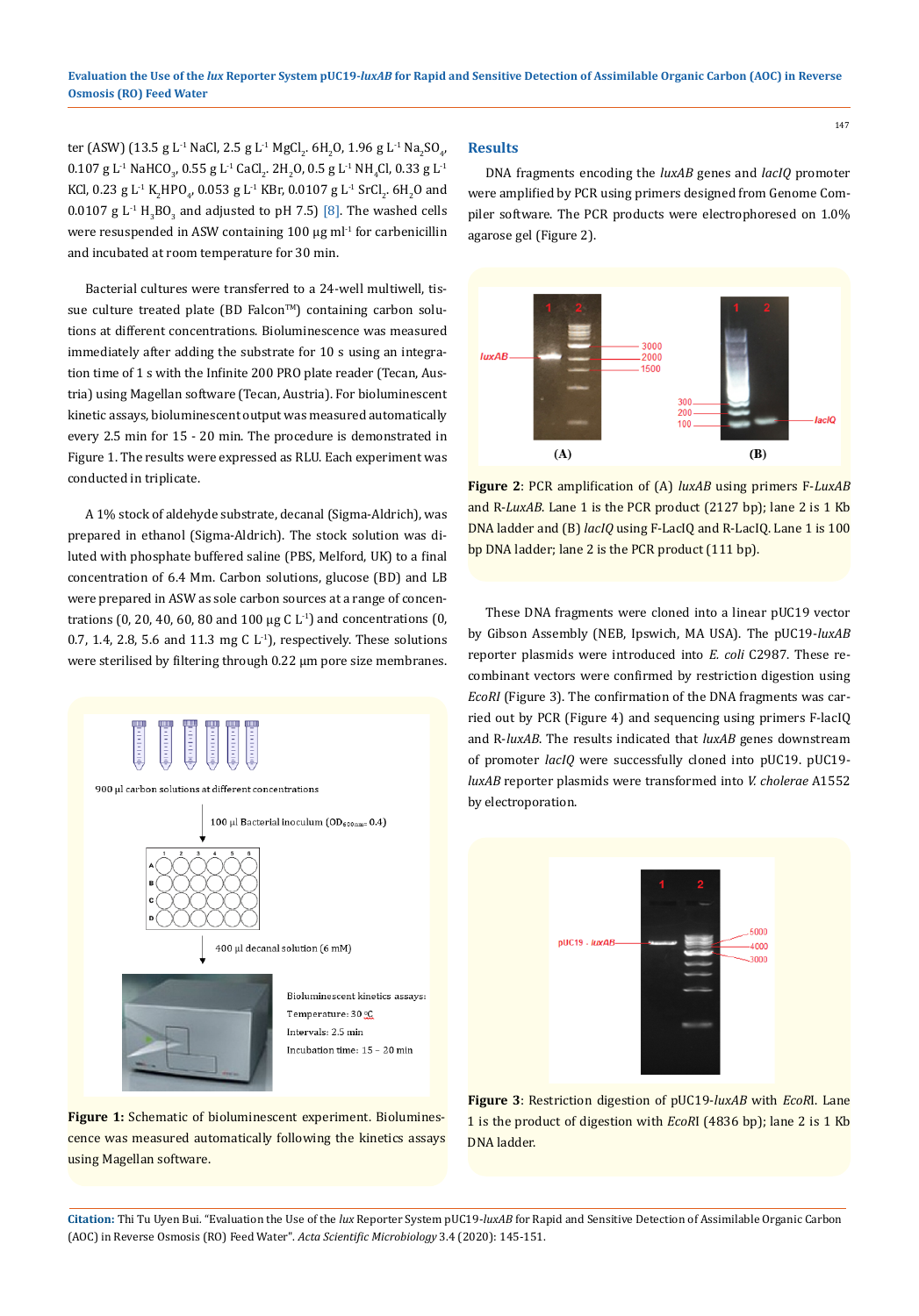

**Figure 4:** PCR amplification of *lacIQ-luxAB* using F-lacIQ and R*luxAB* primers. Lane 1 is the PCR product (2238 bp); lane 2 is 1 Kb DNA ladder.

The light production of *V. cholerae* A1552 (pUC19-*luxAB*) was 3.3 x 10<sup>4</sup> RLU compared to 1.1 x 106 RLU of *V. fischeri* MJ1. The findings are consistent with the results of previous studies that bioluminescent intensity of reporter strains expressing *luxAB* ranges from  $3.6 \times 10^3$  to  $3.9 \times 10^5$  RLU [1;19]. This indicated that luciferase was successfully expressed in *V. cholerae* A1552.

The production of bioluminescence by *V. cholerae* A1552 (pUC19-*luxAB*) was investigated at different carbon concentrations ranging from 0 to 11.2 mg C  $L<sup>-1</sup>$  for 20 min (Figure 5). The results showed that at low carbon concentrations  $\leq 1.4$  mg C L<sup>-1</sup>, *V. cholerae* A1552 (pUC19-*luxAB*) reached the maximum signal production after 5 min incubation and 7.5 min incubation at high carbon concentrations from 2.8 - 11.2 mg C  $L<sup>-1</sup>$ . These results demonstrated that at low nutrient concentrations, the bacterium required shorter incubation times to utilise all available carbon in the solution. The bioluminescence of the reporter strain decreased suddenly after reaching the peak. This rapid reduction was attributed to nutrient limitation. In an appropriate concentration range, bioluminescence intensity increased with increases in carbon concentration. At a low concentration of 0.7 mg C  $L<sup>1</sup>$ , the maximum bioluminescence was 3.1 x 103 RLU, while at a high concentration of 2.8 mg C  $L^{-1}$ , the bioluminescent response was  $4.5 \times 10^3$  RLU (Figure 5).

The bioluminescence of *V. cholerae* A1552 (pUC19-*luxAB*) in the presence of glucose were measured at concentrations ranging from 0 to 100  $\mu$ g mg C L<sup>-1</sup> at 2.5 min intervals for 15 min to capture the maximum levels of bioluminescence (Figure 6). Glucose was used as it gave the greatest sensitivity for the detection of low amounts of carbon, expressed as glucose equivalent in  $\mu$ g C L<sup>-1</sup> [15]. These results showed that the bioluminescence increased with the increase of glucose concentration. The maximum bioluminescence at the highest carbon concentration (100  $\mu$ g mg C L<sup>-1</sup>) was 3.2 x 10<sup>3</sup> RLU, while at the lowest concentration was  $2.6 \times 10^3$  RLU. It is noted that bioluminescence intensity of *V. cholerae* A1552 (pUC19-*luxAB*) increased exponentially and reached the maximum after 5 min incubation at all tested glucose concentrations. The shorter incubation time to reach the maximum bioluminescence enables this to be a rapid AOC assay. After reaching the peak, the bioluminescence of the tested strain sharply decreased over 70% by the end of the experiment. The sudden reduction of bioluminescence indicates that all available glucose has been used by the tested strain.



**Figure 5:** Bioluminescent intensity of *V. cholerae* A1552 (pUC19 *luxAB*) in response to different LB dilutions over 20 min. The bioluminescent signals are for bacterial cultures  $(OD<sub>600nm</sub> = 0.4)$  after addition of the substrate. The error bars represent standard deviations of the means.



**Figure 6**: Bioluminescent intensity of *V. cholerae* A1552 (pUC19 *luxAB*) in response to different glucose concentrations. The bioluminescent signals are for bacterial cultures at an  $OD_{600nm} = 0.4$ . The error bars indicate standard deviation of the means.

**Citation:** Thi Tu Uyen Bui*.* "Evaluation the Use of the *lux* Reporter System pUC19-*luxAB* for Rapid and Sensitive Detection of Assimilable Organic Carbon (AOC) in Reverse Osmosis (RO) Feed Water". *Acta Scientific Microbiology* 3.4 (2020): 145-151.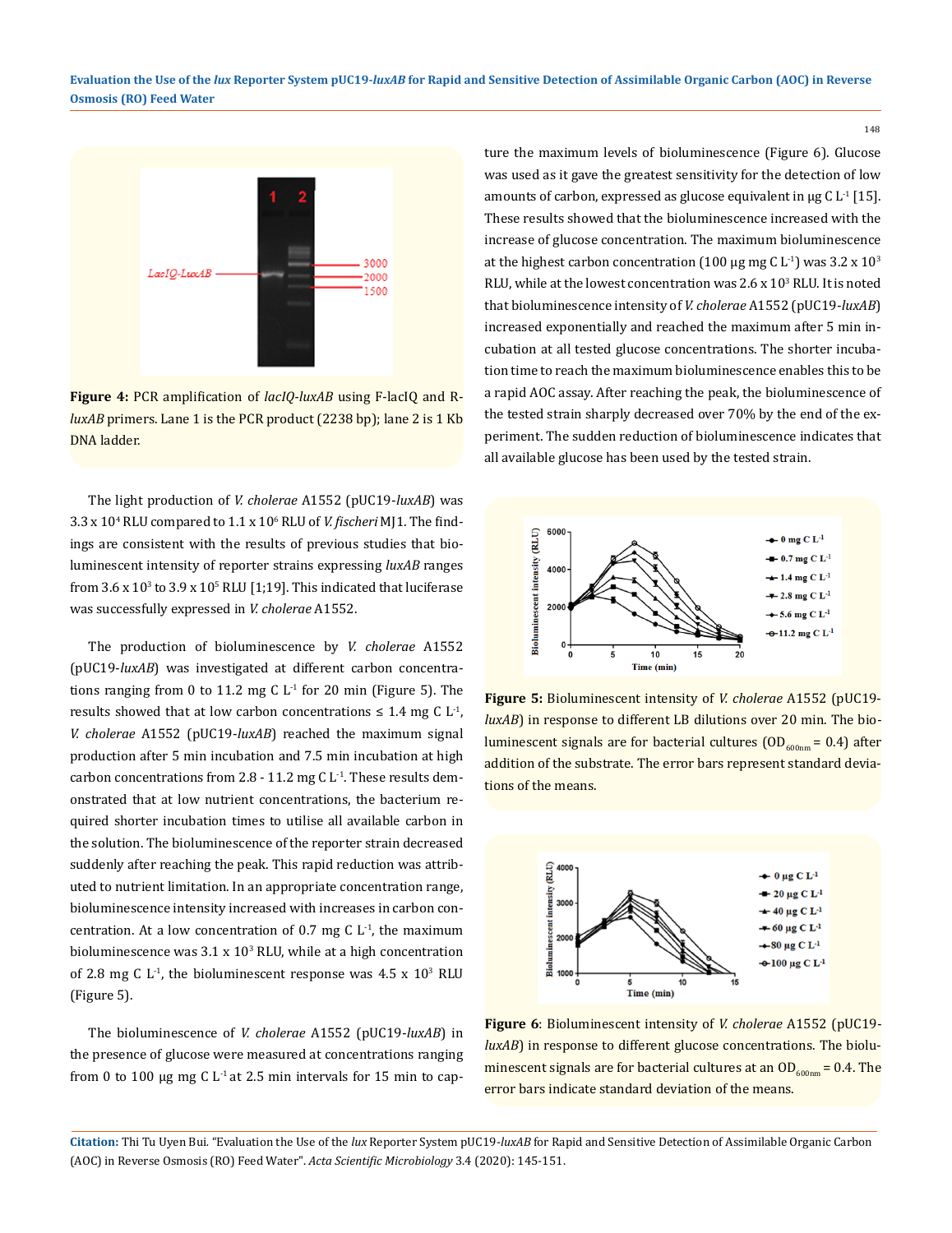The maximum values of bioluminescence achieved after 5 min incubation of *V. cholerae* A1552 (pUC19-*luxAB*) plotted against glucose concentrations is demonstrated in figure 7. Results showed that the curve of *V. cholerae* A1552 (pUC19-*luxAB*) bioluminescence plotted against C concentration had  $\mathbb{R}^2$  of 0.9761. In terms of variation, the findings from this study are consistent with the results obtained from previous studies of Ma., *et al*. [11] and Jeong., *et al.* [8] that showed a strong and linear correlation between bioluminescence and glucose concentrations with  $R^2 > 0.97$ . Therefore, it is possible to estimate the AOC concentration expressed in µg glucose-C L-1 in seawater samples by using the *lux* reporter system. In addition, the pUC19-*luxAB system* was highly sensitive with a detection limit of 20  $\mu$ g C L<sup>-1</sup> (an increase of 2.2 x 10<sup>2</sup> RLU over background bioluminescent intensity), demonstrating its usefulness for the AOC detection at low concentrations that range from tens to several hundred  $\mu$ g C L<sup>-1</sup> in seawater samples [11].



**Figure 7:** The linear relationship between the concentrations of glucose and the maximum bioluminescence in *V. cholerae* A1552 (pUC19-*luxAB*). The error bars indicate standard deviation of the means.

## **Discussion**

AOC compounds, which are quickly metabolised by microorganisms are considered to be important sources of carbon and energy for bacteria. There is a significant correlation between AOC concentration and the growth of heterotrophic bacteria, which results in biofouling on RO membranes. Typically, the growth of microorganisms is limited when the AOC concentration is lower than 20  $\mu$ g C L<sup>-1</sup>, while at AOC concentrations greater than 50  $\mu$ g C  $L<sup>-1</sup>$ , there is a significant growth [11]. The AOC concentration is an important factor used to control the growth of microorganisms

and microbial activity in aquatic environments. Therefore, understanding of the impact of desalination pretreatment processes on the removal of AOC is necessary to prevent or minimise membrane fouling. In general, the plate count assay for AOC measurement requires several days to complete. Conversely, bioluminescencebased AOC assays take only minutes to perform [9]. An added advantage of the bioluminescence-based AOC assay is the extreme sensitivity of detection, which permits the estimation of AOC at very low concentrations [7].

In the current study, we developed the *lux* system by integrating *luxAB* genes downstream of the strong promoter *lacIQ* into a high copy number pUC19 to maximise the expression levels. A previous study reported that the *luxAB* genes from *V. harveyi* were transferred to different bacteria using a wide range of plasmids, but the luciferase activity of these modified strains was reduced up to 98% in comparison to the wild type  $[15]$ . In this research, the modified strains *V. cholerae* A1552 (pUC19-*luxAB*) produced the bioluminescent intensity approximately 30-fold lower than that of the wild type, but the bioluminescent intensity of these transformed strains was over 3000-fold greater than the background bioluminescent intensity. Thus, the constructed *lux* reporter system may be suitable as reporter plasmids for the measurement of AOC.

The maximum values of bioluminescence were used in the establishment of the linear relationship to carbon concentrations to ensure that all carbons are metabolised when bioluminescence reaches maximum intensity. The peak bioluminescence directly correlates to carbon concentration. In this study, the linear correlation between bioluminescence and glucose concentration was determined for the modified strain *V. cholerae* A1552 (pUC19-*luxAB*). The comparison of the  $R^2$  values (greater than 0.97) indicates the curve can be used as standard curves for quantification of AOC. The modified strain responds to very low glucose concentrations (20 µg C L-1). Therefore, these curves can be used for predicting AOC concentrations expressed in  $\mu$ g glucose-C L<sup>-1</sup>. At low carbon concentrations ( $\leq 1.4$  mg C L<sup>-1</sup>), it took a shorter time to reach the maximum level of bioluminescence compared to higher carbon concentrations ( $\geq 2.8$  mg C L<sup>-1</sup>) (Figure 5). It is recommended that for AOC measurements based on a linear curve, reporter strains should take a similar amount of time to reach the maximum bioluminescence at all tested carbon concentrations. For a very high carbon concentration, to ensure a linear relationship between biolumines-

**Citation:** Thi Tu Uyen Bui*.* "Evaluation the Use of the *lux* Reporter System pUC19-*luxAB* for Rapid and Sensitive Detection of Assimilable Organic Carbon (AOC) in Reverse Osmosis (RO) Feed Water". *Acta Scientific Microbiology* 3.4 (2020): 145-151.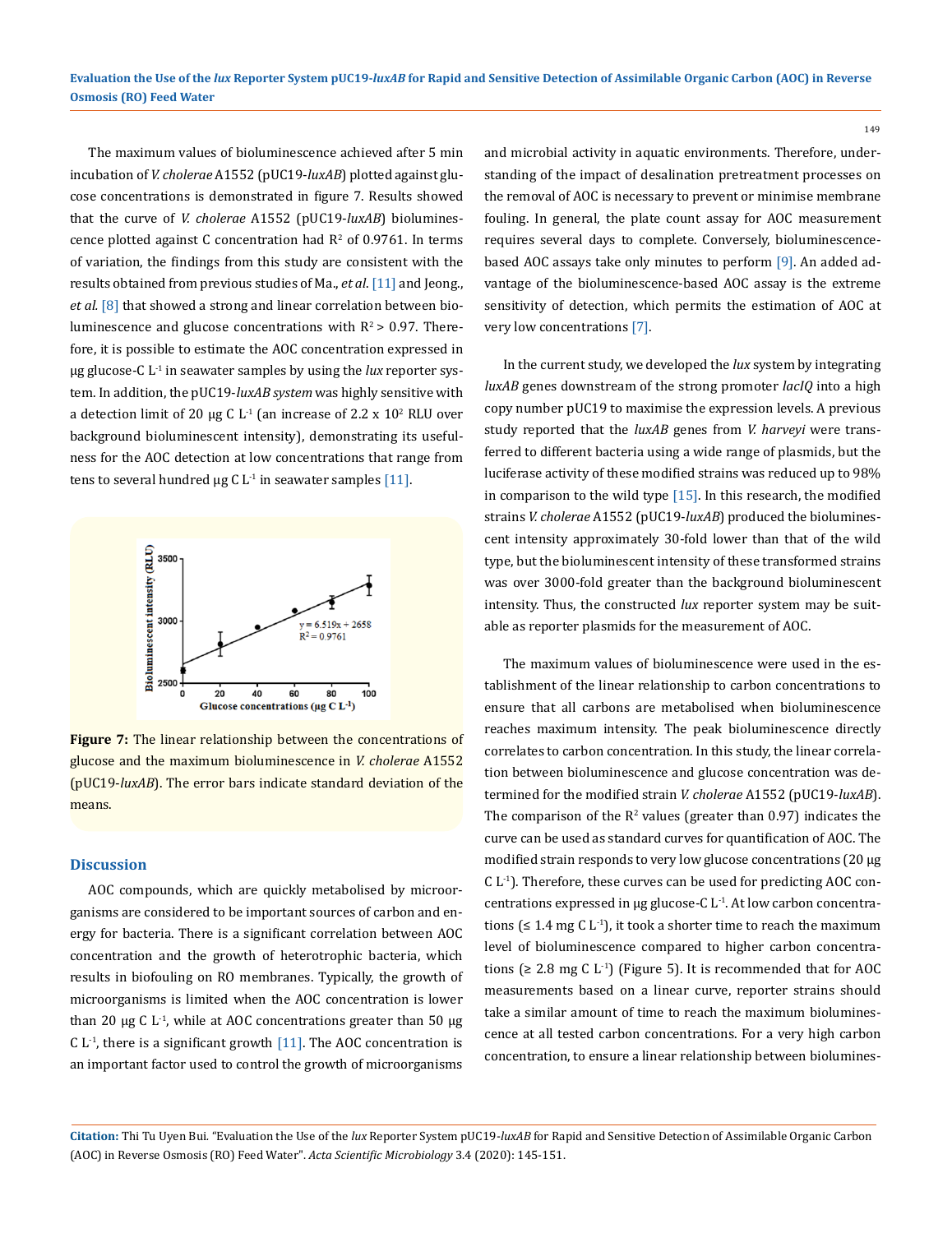cence and substrate concentration, a sample needs to be diluted due to the saturation of bioluminescence. The downward trend after reaching maximal light output may be attributed to a decrease in metabolic activity and therefore the availability of FMN, which is oxidised to make energy required for the light reaction [7]. Furthermore, the increase in density of the initial inoculum shortened the bioluminescence-based AOC assay time to 10 min. The current research describes a rapid assay for AOC measurement which takes only minutes to perform. To minimise disadvantages caused by membrane fouling in RO systems, rapid monitoring assays are highly recommended to ensure prompt action is taken to control the AOC in feed water in time.

## **Conclusions**

The bioluminescent reporter system composed of a pUC19 backbone containing *luxAB* genes and a strongly expressed promoter (*lacIQ*) was successfully introduced into *V. cholerae* A1552, creating A1552 (pUC19-*luxAB*). The reporter strain generated bioluminescent value of 3.3 x 104 RLU, which was 3000-fold greater than the background signal. The linear curve constructed by A1552 (pUC19- $luxAB$ ) with  $R^2$  of 0.9761 showed that there was a strong correlation between bioluminescent intensity and glucose concentrations in a range of  $0 - 100 \mu g C L<sup>1</sup>$ . The detection limit of this assay was 20  $\mu$ g C L<sup>1</sup> In the current study, the time needed to perform the bioluminescence-based AOC assay was 10 min rather than 30 - 60 min described in other studies [8,18].

Bioluminescent AOC tests developed in this study can be used as membrane fouling indicators to estimate fouling potential of RO pre-treated feed water. This early warning system can save on costs associated with RO membrane fouling, including additional energy costs, chemical cleaning and membrane installation. In comparison to previously developed AOC assays, the AOC assays performed in this study were faster and would allow for prediction of membrane fouling potential and prompt and effective remedial action. In addition, this simple bioluminescent detection can be used to assess the efficiency of pre-treatment processes allowing for development of more effective pre-treatment processes to improve RO feed water quality.

Further work would be introducing the *lux* reporter system pUC19-*luxAB* into marine potential strains with a broad metabolic potential relative to AOC components in seawater for the aim of construction of standard curves showing the linear relationship between bioluminescence and AOC components. This method is expected to give better estimation of the AOC concentration rather than an AOC-equivalent concentration.

#### **Acknowledgements**

I am especially thankful to Prof. Diane McDougald and Dr. Shuyang Sun for their knowledge, suggestions and support throughout my research. I would like to express my appreciation to the ithree Institute at Technology Sydney University for providing lab facilities to.

## **Bibliography**

- 1. Andreu N., *et al*[. "Optimisation of bioluminescent reporters for](https://www.ncbi.nlm.nih.gov/pubmed/20520722)  [use with mycobacteria".](https://www.ncbi.nlm.nih.gov/pubmed/20520722) *PloS One* 5.5 (2010): e10777.
- 2. Chua C., *et al*[. "Improved sensitivity of the in vivo lux reporter](https://www.microbiology.ubc.ca/sites/default/files/roles/drupal_ungrad/JEMI/18/20.pdf)  [system in measuring reactive oxygen species during antibiotic](https://www.microbiology.ubc.ca/sites/default/files/roles/drupal_ungrad/JEMI/18/20.pdf)  treatment of *Escherichia coli*". *[Journal of Experimental Microbi](https://www.microbiology.ubc.ca/sites/default/files/roles/drupal_ungrad/JEMI/18/20.pdf)[ology and Immunology](https://www.microbiology.ubc.ca/sites/default/files/roles/drupal_ungrad/JEMI/18/20.pdf)* 18 (2014): 114-120.
- 3. [Giwa A and Ogunribido A. "The applications of membrane op](https://www.semanticscholar.org/paper/The-Applications-of-Membrane-Operations-in-the-A-Giwa-Ogunribido/6b496d93a33b83df2a5889de327f07f90febc17d)[erations in the textile industry: a review".](https://www.semanticscholar.org/paper/The-Applications-of-Membrane-Operations-in-the-A-Giwa-Ogunribido/6b496d93a33b83df2a5889de327f07f90febc17d) *Current Journal of [Applied Science and Technology](https://www.semanticscholar.org/paper/The-Applications-of-Membrane-Operations-in-the-A-Giwa-Ogunribido/6b496d93a33b83df2a5889de327f07f90febc17d)* 2.3 (2012): 296.
- 4. [Glascock CB and Weickert MJ. "Using chromosomal lacIQ1 to](https://www.ncbi.nlm.nih.gov/pubmed/9858738)  [control expression of genes on high-copy-number plasmids in](https://www.ncbi.nlm.nih.gov/pubmed/9858738)  *Escherichia coli*". *Gene* [223 \(1998\): 221-231.](https://www.ncbi.nlm.nih.gov/pubmed/9858738)
- 5. Haddix PL., *et al*[. "Characterization of bioluminescent deriva](https://aem.asm.org/content/70/2/850)[tives of assimilable organic carbon test bacteria".](https://aem.asm.org/content/70/2/850) *Apply and [Environmental Microbiology](https://aem.asm.org/content/70/2/850)* 70.2 (2004): 850-854.
- 6. Iorhemen OT., *et al*[. "Membrane bioreactor \(MBR\) technology](https://www.ncbi.nlm.nih.gov/pubmed/27314394)  [for wastewater treatment and reclamation: membrane foul](https://www.ncbi.nlm.nih.gov/pubmed/27314394)ing". *Membranes* [6.2 \(2016\): 33.](https://www.ncbi.nlm.nih.gov/pubmed/27314394)
- 7. [Jablonski E and DeLuca M. "Properties and uses of immobi](https://academic.oup.com/clinchem/article/25/9/1622/5671485)[lized light-emitting enzyme systems from Beneckea harveyi".](https://academic.oup.com/clinchem/article/25/9/1622/5671485)  *Clinical Chemistry* [25.9 \(1979\): 1622-1627.](https://academic.oup.com/clinchem/article/25/9/1622/5671485)
- 8. Jeong S., *et al*[. "A rapid bioluminescence-based test of assimi](https://www.sciencedirect.com/science/article/abs/pii/S0011916413001215)[lable organic carbon for seawater".](https://www.sciencedirect.com/science/article/abs/pii/S0011916413001215) *Desalination* 317 (2013): [160-165.](https://www.sciencedirect.com/science/article/abs/pii/S0011916413001215)
- 9. LeChevallier MW., *et al*[. "Development of a rapid assimilable](https://www.ncbi.nlm.nih.gov/pmc/articles/PMC182114/)  [organic carbon method for water".](https://www.ncbi.nlm.nih.gov/pmc/articles/PMC182114/) *Apply and Environmental Microbiology* [59.5 \(1993\): 1526-1531.](https://www.ncbi.nlm.nih.gov/pmc/articles/PMC182114/)
- 10. Liu IRIS., *et al*[. "The effect of spheroplast formation on the](https://www.semanticscholar.org/paper/The-Effect-of-Spheroplast-Formation-on-the-in-coli-Liu-Liu/ce434c7f8ad85e972b4087e2317180d90f1b9f37)  [transformation efficiency in Escherichia coli DH5α".](https://www.semanticscholar.org/paper/The-Effect-of-Spheroplast-Formation-on-the-in-coli-Liu-Liu/ce434c7f8ad85e972b4087e2317180d90f1b9f37) *Journal of [Experimental Microbiology and Immunology](https://www.semanticscholar.org/paper/The-Effect-of-Spheroplast-Formation-on-the-in-coli-Liu-Liu/ce434c7f8ad85e972b4087e2317180d90f1b9f37)* 9 (2006): 81-85.

**Citation:** Thi Tu Uyen Bui*.* "Evaluation the Use of the *lux* Reporter System pUC19-*luxAB* for Rapid and Sensitive Detection of Assimilable Organic Carbon (AOC) in Reverse Osmosis (RO) Feed Water". *Acta Scientific Microbiology* 3.4 (2020): 145-151.